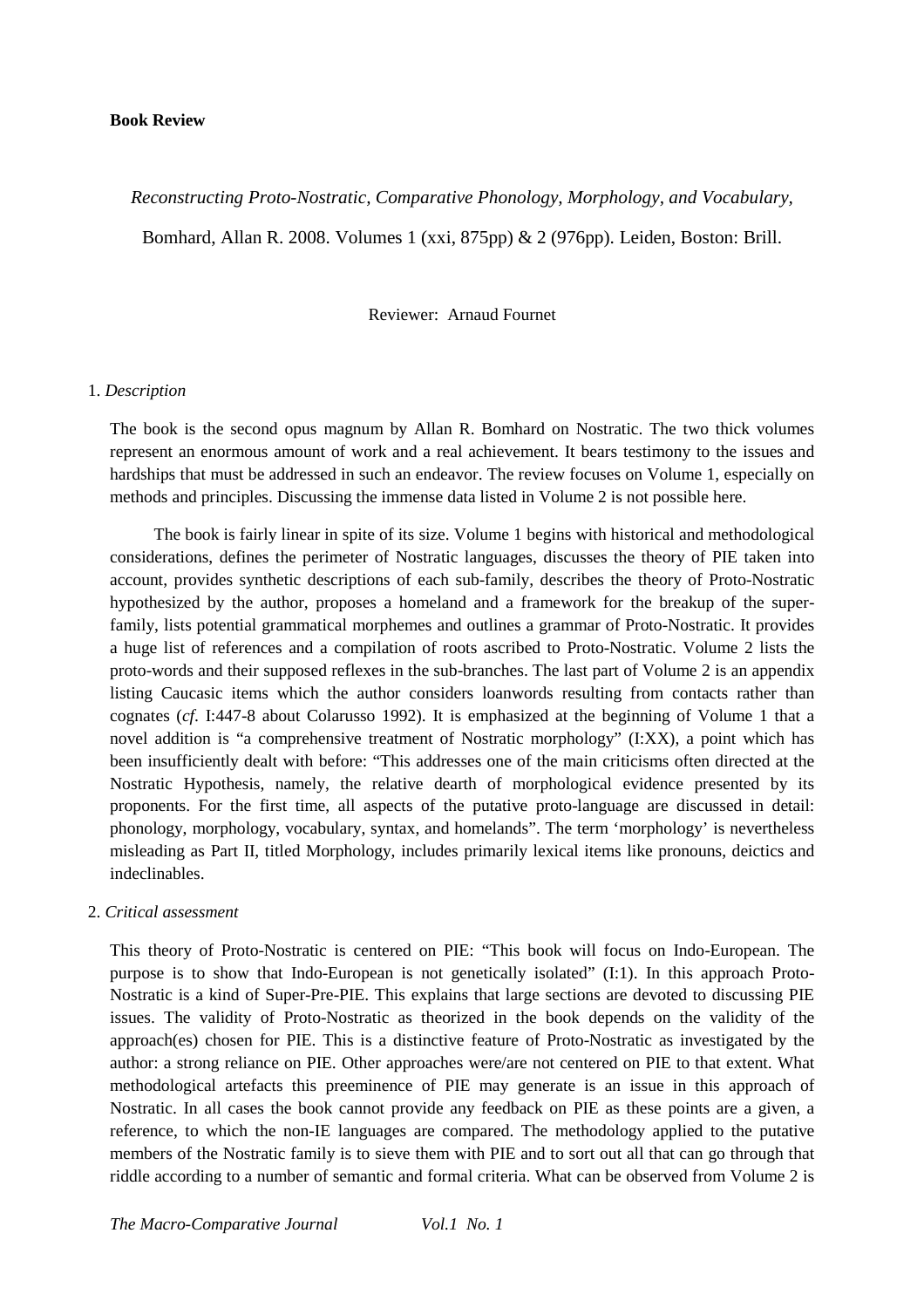that the processes applied by the author do have an output. The non-IE languages do show a number of PIE-compatible items, which are assumed to be inherited. Now the core issue is: What does the output of the processes applied in the book and claimed to represent Proto-Nostratic really mean? How reliable is it?

Chapter1 begins with a historiography of Nostratic, starting with Holger Pedersen who coined the word in 1903, and reviewing the works of Illič-Svityč, Dolgopolsky and Greenberg among others. The chapter delimits the perimeter of Nostratic taken into account. Are included: Indo-European, Uralo-Yukaghir, Altaic, Chukchi-Kamchatkan, Gilyak, Eskimo-Aleut, Etruscan (forming a Eurasiatic subgroup), Kartvelian, Afrasian, and Elamo-Dravidian (considered distant relatives of PIE). Sumerian is considered related to but not included in Nostratic (I:6-7). Caucasic is discussed several times but assumed to be outside Nostratic. The author emphasizes that he applies the standard comparative method (I:8). The basic principles of this method are described (I:10). The prejudice or dogma that comparative work cannot be done after a period of time is refuted (I:11) on the basis of Australian languages. The next pages (I:22-26) explain some reasons why the author favors the Glottalic Theory of PIE: traditional \*t, \*d, \*dh > glottalic \*t, \*t', d. The riddle applied to non-IE languages is hence Glottalic PIE. The term 'reconstruction' of Proto-Nostratic is somewhat misleading as what the book does is more a generalization of Glottalic PIE to a larger perimeter of languages than the IE languages. This generalization relies on a modelization of Proto-Nostratic primarily based on Glottalic PIE with a number of additional proto-phonemes. This is the scientific object that the reader is invited to discover in the book: Proto-Nostratic is assumed to coincide with the output filtered through the compatibility with an enriched Glottalic PIE. As will appear below the compatibility applies more to consonants than to vowels. We have the input: the available theories and reconstructions of PIE's alleged relatives; the filtering riddle: Glottalic PIE; the output: a list of words and morphemes; the criteria for formal and semantic compatibility: the comparative method and Buck's *A Dictionary of Selected Synonyms in the Principal Indo-European Languages*.

Chapter 2 is a synthetic introduction to the Nostratic languages, including Sumerian. Specific chapters dealing with the phonologies of each sub-family are included later on in the book. It could have been interesting to list the main sources of data used for each sub-family [this is provided II:4] and to discuss their qualities and drawbacks. The internal classification of IE languages is based on Ringe et al. (1998), even though it is not clear what impact this point has on the rest of the theory. Concerning Afrasian it is noteworthy that "the study of Afrasian as a whole is still not far advanced" (I:37). This typically raises the issue of determining whether Afrasian, or any other group, is considered a distant relative of PIE because it is actually so, because it is too poorly known or because linguists have not been able to make a better use of existing data. The same question applies to Sumerian and Etruscan. Yukaghir is nearly dealt with as a component of Uralic. Elamite is considered to be close to Dravidian, although I doubt this point is firmly settled and accepted. Altaic refers (with ambiguity) to a minimalist perimeter: Mongolian, (Manchu)-Tungus, and (Chuvash)-Turkic. The other (short) sections are Chukchi-Kamchatkan, Gilyak, Eskimo-Aleut, Etruscan and Sumerian.

Chapters 3 and 4 deal with the phonology of PIE. These chapters are of paramount importance as they provide the riddle used to sort out the data of the non-IE languages. Chapter 3 is a historiography of the successive PIE proto-systems from Schleicher, the Neogrammarians, etc. to the Glottalic Theory. The chapter discusses classical issues: the near absence of (trad.) \*b, the typological implausibility of the system embedded in the traditional graphemes, the laryngeals, the issue of velars and palatals, etc. The author fervently supports the Glottalic Theory and the pattern of sound correspondences is chosen accordingly. Nothing proves that a different pattern of sound correspondences would not yield more lexical output. Maybe a better or different match is possible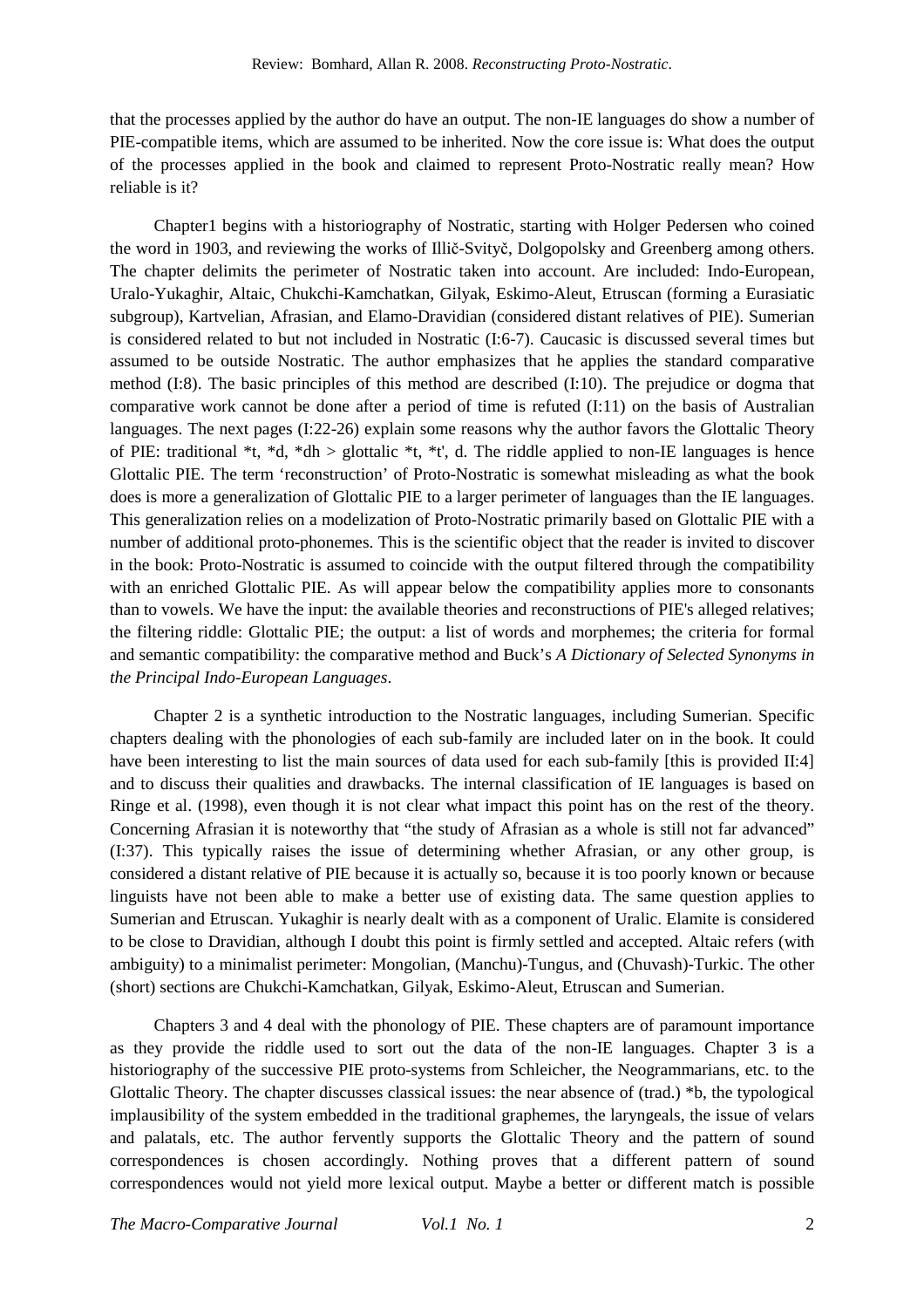among the same languages or a subset of them. What is most troublesome is that the "results" are to a large extent the (methodo)logical consequences of a number of premises: they are profiled by the sound correspondences entailed by Glottalic PIE applied as a riddle. I remain somewhat unconvinced that this is the only choice possible, or the best one. In all cases it is troublesome that a theory about Nostratic presupposes that a theory of PIE should be first adopted irreversibly. The author should address the issue of how much of the "results" is contained in his method or in the data. The book is fairly linear, which is comfortable for the reader, but at the same time this feature blurs the fact that a number of choices and premises with a potential bearing on the final results are implicit. The proof that PIE is indeed not isolated would be stronger if Nostratic were reconstructed without PIE and then compared to PIE.

It can be further observed that none of the languages included in the Eurasiatic subset has glottalized phonemes. A theory relevant for the Eurasiatic subset does not need that feature. From a comparative point of view it stands as a contradiction that this feature is introduced where it is not evidenced by internal data. This feature is there because it is implicitly hypothesized that Afrasian emphatics are inherited from that kind of phonemes. Were that feature not introduced in Proto-Eurasiatic then the whole process of comparison would stall. It is not difficult to see what is at stake with the Glottalic Theory of PIE but it is paradoxical that the glottalized feature is introduced in PIE to account for the languages which are supposedly its most *distant* relatives. It would be safe to work on the intermediary level of Proto-Eurasiatic without that constraint. The reconstruction of Proto-Nostratic cannot be a "take-it-all" or "leave-it-all" alternative. Different ways must be found to assess the validity of intermediary stages in the integration of already established families into increasingly larger groups.

Apart from these theoretical and methodological considerations the heuristic potential of Glottalic PIE may not be as high as the author wants it to be. This theory is supposed to explain the gaps in the PIE root structures (I:55-56). But Kartvelian itself accepts roots with two (or more) glottalized phonemes, as is amply exemplified in Klimov's dictionary: \**c'k'ep'*- 'to cut into small pieces', \**č'eč'k'*- 'to cut in little pieces, \**k'reč'*- / \**k'rič'*- 'to shear, cut off', \**k'ep'*- 'to cut in little pieces', \**c'k'ent'* / \**c'k'int'il* '(bird) faeces', \**c'ump'*- 'to get wet', \**c'k'wert'*- 'to roll up', \**k'uć'-* 'to crush; small', \**p'rt'q'el-* 'flat' , \**k'ak'* 'to bend, hook', etc. Kartvelian, which somehow acts as an intellectual substrate for the Glottalic Theory (I:57), supports neither the impossibility or rarity of \*p' nor the impossibility of two (or more!) glottalized phonemes occuring in a row. That situation is troublesome as one cardinal premise of the theory lacks solid foundations.

What is more a look at Pokorny's dictionary shows that this work is strewn with variant forms where (trad.) \*t/\*d and \*k/\*g freely alternate. For example: Pokorny 357 \**gel* = 544 \**kel* 'hill' but no \**ghel* with that meaning, Pokorny 369 \**ğemə* 'to marry' = 612 \**kom* 'with' but no \**ghem*, Pokorny 369 \**ğem*-bh 'tooth' = 902 \**kem* 'bit, mouthful' but no \**ghem*, Pokorny 380 \**ğenu* 'knee' = 566 \**kenk* 'heel, bend of the knee' but no \**ghen*, Pokorny 370 \**gen* = 558 \**ken* 'to compress into a ball' but no \**ghen*, Pokorny 373 \**ğenə* 'to give birth, beget' = 563 \**ken* 'young, new', but no \**ghen*, Pokorny 383 \**ger* = 567 \**ker* 'to cry hoarsely (bird)' but no \**gher*, Pokorny 382 \**ger* = 938 \*(s)*kerp* 'to gather' but no \**gher*, Pokorny 392 \**gerebh* = 945 \*(s)*kerb*(h) 'to scratch, scrape' but no \**gherb*(h), Pokorny 385 \**ger* = 948 \*(s)*ker*(bh) 'curved' but no \**gher*, etc. All these items suggest that the gaps in the root structures of PIE may not originate in some phonological constraints as the Glottalic Theory has it, but may originate in the fact that the underlying opposition, dating back to some Pre-PIE phonological horizon, is between two series (trad.) \*gh and (trad.) \* $k$ /\*g. In that case the theory proposed in the book is flawed as it tries to establish sound correspondences for a (trad. voiced) series that may not exist. As the opposition between (trad.) voiced and (trad.) voiceless is erratic throughout

*The Macro-Comparative Journal Vol.1 No. 1* 3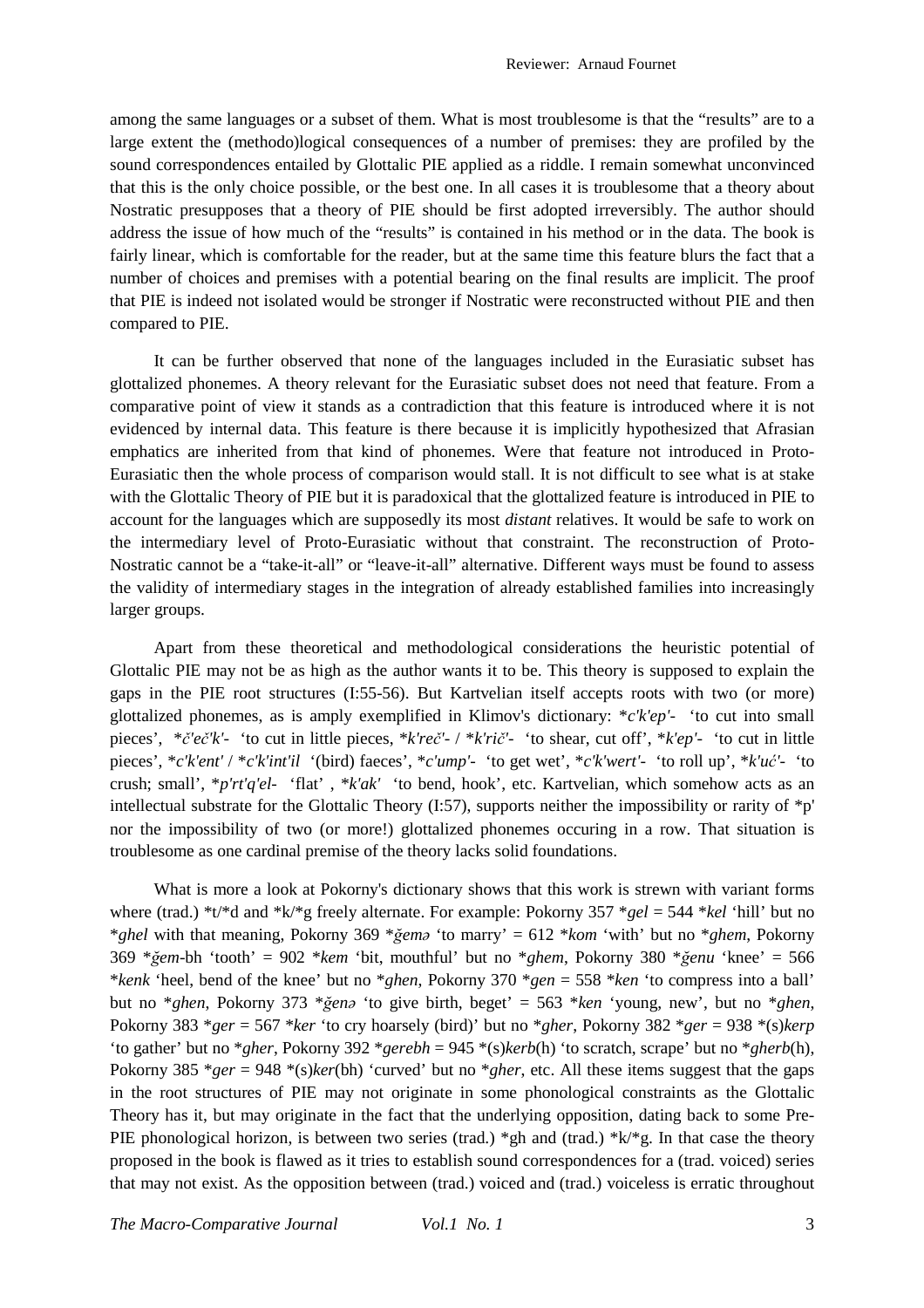Indo-European lexical corpora this situation cannot be excluded. Another issue is that the current PIE theories are biased as they rely heavily on Germanic, Greek, Balto-Slavic and Indo-Iranian and less on peripheral branches like Anatolian, Tokharian or Italo-Celtic, which have retained many archaic features. See for example Mallory-Adams (2006:15) for feedback on this bias.

Chapter 4 develops the issues relative to PIE phonology. It begins with the laryngeals. On account of Hittite four laryngeals are posited. Their phonetic identity and the numerous laryngealist theories are discussed. A table (I:68) summarizes the identifications proposed. In addition to the "orthodox" vocalic coloring into \*a, \*e and \*o, the author accepts the idea that laryngeals may have changed  $*_i$  /  $*_u$  to  $*_e$  /  $*_o$  respectively. This idea is "controversial" (I:66). It can be interpreted negatively as a trick to introduce more leeway. On the whole the way the consonantal system of PIE is dealt with is fairly conventional and acceptable, with the two reservations precedently made that the Glottalic Theory is not secure and that the opposition between (trad.) voiced and (trad.) voiceless may be a comparative illusion within PIE, which may not exist in Pre-PIE stages.

In contrast the way the vocalic system is handled is more debatable. On account of laryngeal coloring and lengthening (Cf. Saussure) and of the accent system (Cf. Hirt) it is possible to reduce the three "graphemes" \*a, \*e and \*o to only one reconstructed phonological entity (I.84-5): the so-called "apophonic vowel". When pitched this vowel appears as \*e (high formants) and otherwise \*o (low formants), which in my opinion means it is /a/. PIE is coherent with a limited set:  $a = \text{trad.} \cdot e$ /o),  $a$ <sub>i</sub>, \*u. Without providing explanations the author opts for a rich system, plus variants: (\*i ~ e), \*e, \*(a ~  $\pi$ ), \*o, (\*u ~ o). It is a kind of postulation pasted several times without clear justification: (I:87 & 101) for PIE, (I:143) for Kartvelian, (I:172) for Afrasian. This postulation eliminates the task of explaining how the families may have developed richer systems, although this is alluded at for Kartvelian (I:144). In addition this generates more freedom to "adjust" comparanda. Vocalism is the least acceptable part of the way PIE is pre-processed. The author transforms what are allophones of a single unit into three full-fledged phonemes, seemingly inherited. This ontological and descriptive trick amounts to an unacceptable multiplication of entities. Besides it is not possible to have the rich laryngeal inventory and the rich vocalic inventory at the same time. In other words the PIE theory chosen as riddle to filter the data of the alleged relatives of PIE is insecure as regards consonants and unacceptable as regards vowels. In addition IE peripheral languages are under-represented in "orthodox" PIE. All these points undermine the groundwork of Proto-Nostratic as modelized in the book.

The last part of Chapter 4 deals with accent and root structure. It is fairly conventional, even though the switches between strong stress and pitch seem ad-hoc and undocumented. The root structure is mostly based on the thoughts of Benveniste and Kuryłowicz. It would take too much space to discuss that root theory. It can be observed that the reconstruction of PIE is conspicuous for having a large number of similar roots with similar meanings and for accepting any phoneme as "erweiterung", which does not seem realistic. The end of Chapter 4 is an appendix dealing with a description of the changes from Proto-Nostratic to (late) PIE through four hypothetical stages.

Chapter 5 explains how the phonological system of PIE developed in the different IE branches. This chapter might not exist as the developments from PIE to the daughter-languages are little controversial. In addition what happens after PIE started to split is irrelevant when it comes to external issues like Proto-Nostratic. Some parts are repetitive with Chapters 3 and 4. The interest is that the developments are explained in the Glottalic format. This chapter may be too strongly abridged to be useful as a reference.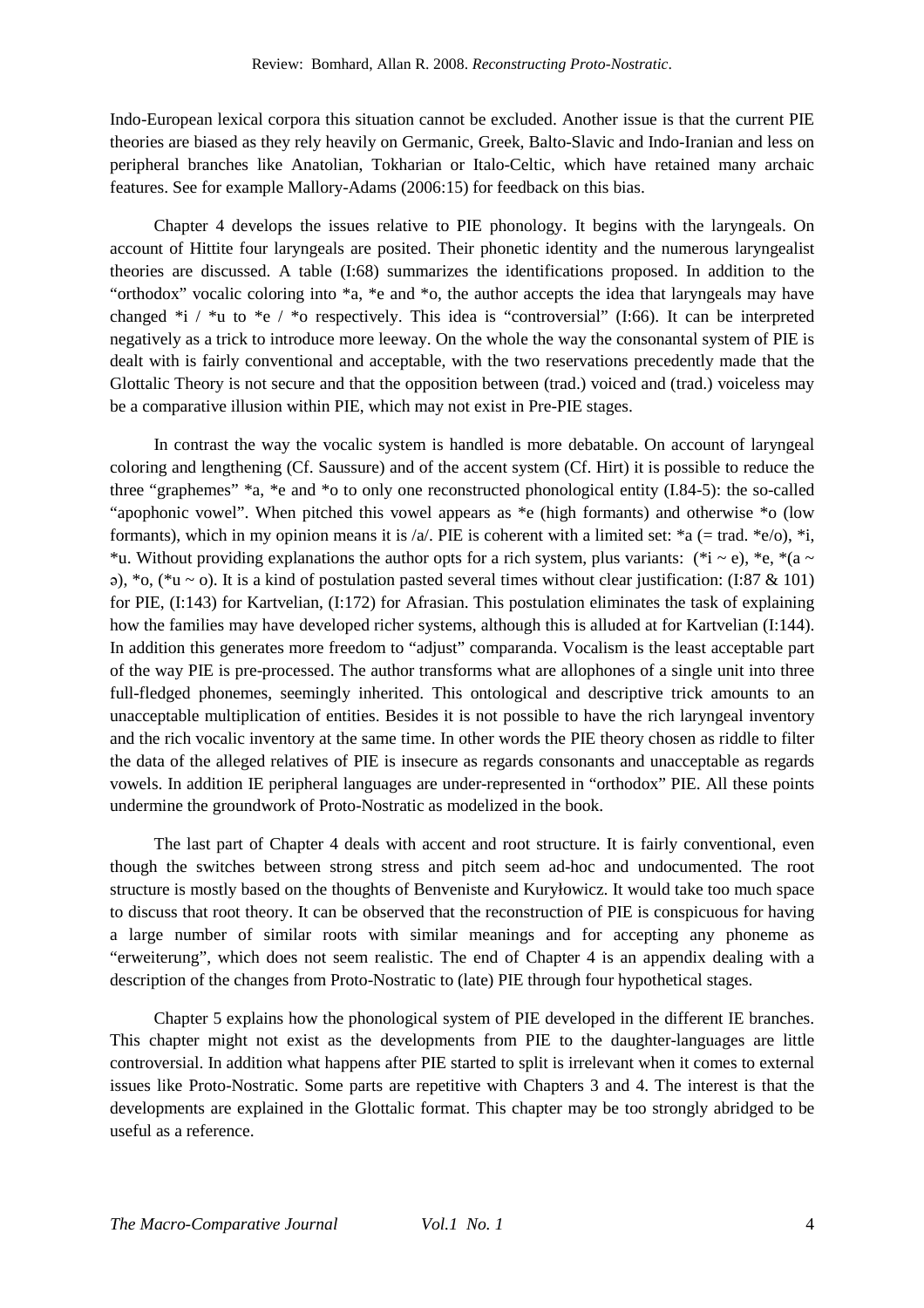The following chapters deal with each family or language of Nostratic. It could be interesting to have the main reference books and quantitative information on the number of roots and words reconstructed for each sub-family on an internal basis and available for external comparison. It could likewise be interesting to know what percentage of the reconstructed items of a given family can be accounted for by this theory of Proto-Nostratic. All these statistics would help assess the levels of representativity of the theory and of integration of each subgroup. At the present time it is not possible to make such an assessment for any of the subfamilies.

Chapter 6 describes the phonology of Proto-Kartvelian. Several key-features of Kartvelian are strikingly similar to those hypothesized for PIE, especially the root structure and the way vowels are inserted in the root structure. It is therefore puzzling and disturbing that Kartvelian is not considered to be a close relative of PIE. There is no clear explanation for that situation. The page (I:144) reads more like postulations than descriptions or explanations. In all cases Proto-Kartvelian seems to be a reliable reconstruction and its vocalism would support a three-phoneme vocalic system for Proto-Nostratic, as retrievable factors and processes seem to account for the emergence of \*e and \*o in Kartvelian.

Chapter 7 deals with Proto-Afrasian and its "six separate branches: Semitic, Berber, Egyptian (now extinct), Cushitic, Omotic, and Chadic." (I:149). This chapter is long as this family is huge and not well-known at the same time. The different branches differ significantly as regards the number of vowels. There is much obscurity on the vocalism of Proto-Afrasian: "it must be cautioned that much work still needs to be done here" (I:172) and "the Proto-Afrasian vowels were subject to ablaut alternations that cannot be precisely defined at the present time." (I:173) On the whole it would appears that Proto-Afrasian is not clear enough to be harnessed securely in the process of deep comparison. Besides the theory of the root structure adopted for Proto-Semitic is dubious: "It is thus now certain beyond any reasonable doubt that the third consonantal element of the Proto-Semitic root, be it infix or suffix, was simply not a part of the root, in the overwhelming majority of cases, at the Proto-Afrasian level and that the underlying basic root structure patterning was biconsonantal." (I:176) There are hundreds of cases in Arabic which show that this (traditional) approach of the third consonant as being extra-radical is flawed. For example: 'to cut' can be said *batta*, *batara*, *barata*, *batala*, *balata*, *sabata* in Classical Arabic. The root \*b\_t accepts affixes in all positions. This verb also raises the issue of voice in Afrasian: *Cf*. in the book "Proto-Semitic \**bad*-*ad*- 'to split, to divide, to separate'" (I:8) and "\**pVt*- 'to break, to split, to cut' > 'to crush, to crumble' (*cf*. Orël—Stolbova 1995:433, no. 2030, \**pVtok'*- 'to split, to cut', 1995:178, no. 784, \**fatVq*- 'to pierce, to split', and 1995:180, no. 795, \**fet*- 'to break, to cut')" (II:105). In other words \**bad*, \**bat*, \**pat*, \**fat* all mean 'to cut'. Is there not the same kind of problem as with PIE? Considering that the vowels are obscure, the consonants uncertain and the root structure dubious, Voltaire would probably have recommended not to deal with Proto-Afrasian. This raises the issue of the possible integration of unclear proto-languages into larger groups. This is mentioned in the book's concluding remarks: "the lack of adequate reconstructions for the non-Indo-European Nostratic proto-languages as a crucial problem that needs to be addressed" (I:520), originally Lehmann's assessment.

Chapter 8 deals with Uralic. Yukaghir is assumed to be related but is left undiscussed. The author states that vowel harmony is a "notable phonological characteristic of the Uralic languages" (I:177). More exactly vowel harmony is attested rather than characteristic. A large majority of Uralic languages do \*not\* have any kind of vowel harmony. The only subgroup where vowel harmony cannot be suspected of being a Turkic influence is Finnish and its closest relatives. The author observes that "there are still many uncertainties regarding the reconstruction of the Proto-Uralic vowels" (I:179) and "due to the uncertainties surrounding the reconstruction of vowels in Uralic, only consonants are presented in the following tables." (I:181) The author does not address the issue of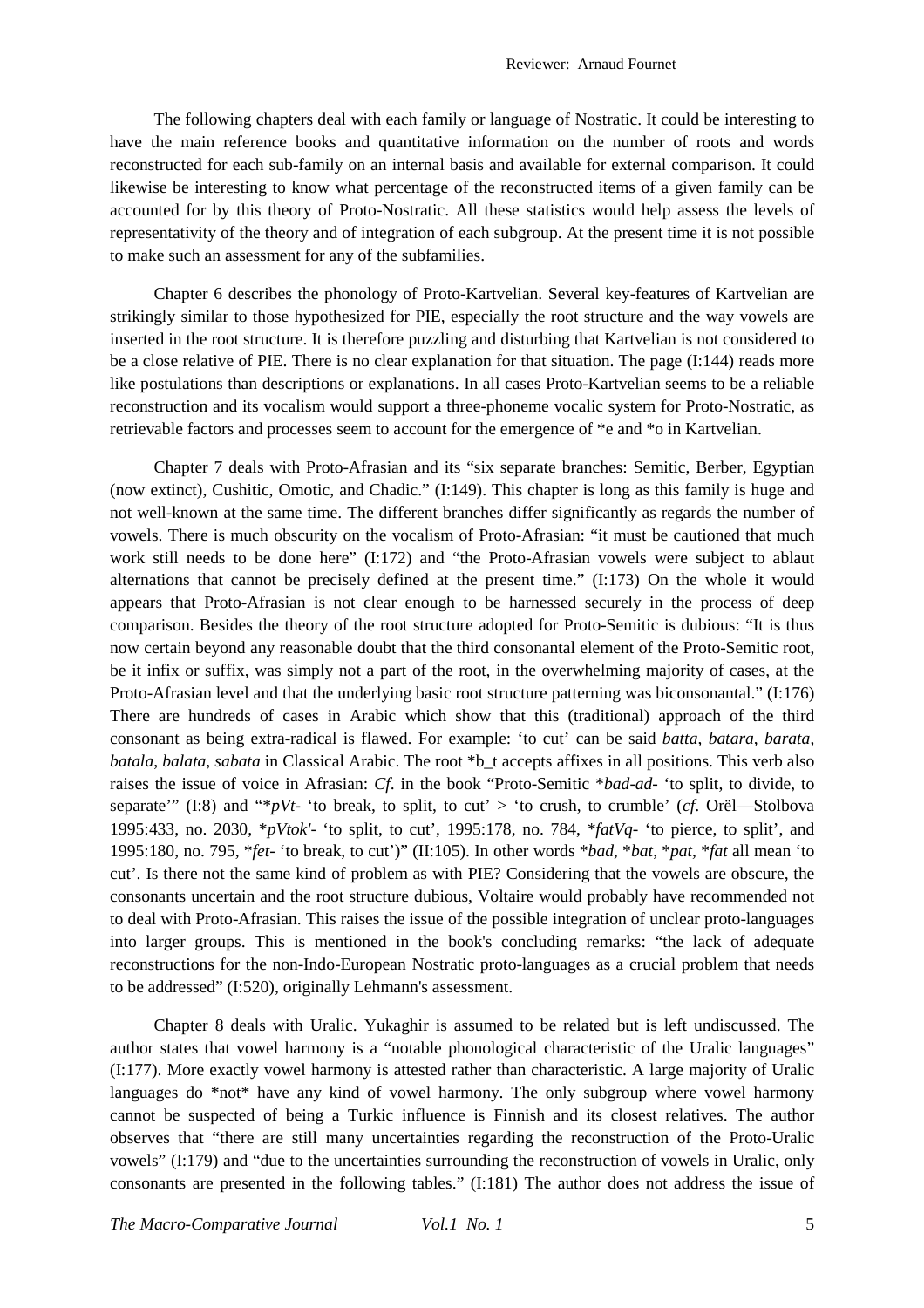geminated versus simple, which amounts de facto to positing two different series of consonants, and not just one. Another issue is Permic words with voiced initials in apparently inherited Uralic words. This feature, which casts doubts on most theories of PU, is not mentioned. The vowel system postulated for Proto-Nostratic cannot explain how the PU vowel system developed. The consonant system does not account for the phenomena that can be observed in Uralic. The reconstruction of only one series provides maximal leeway for comparison with PIE's three series. Whatever external comparanda are chosen, PU is statistically likely to yield a large output of compatible words.

Chapter 9 deals with (Elamo-)Dravidian. The author adopts the approach of Zvelebil (1970) and Krishnamurti (2003) for consonants. This approach has it that Proto-Dravidian did not have a voiced / voiceless contrast word-initially, nor word-internally. This approach cannot account for internal data, as reflected in Burrow-Emeneau, which indicates that Dravidian languages display that contrast: for example \**daṭ*- 'big' versus \**taṭ*- 'to knock, slap'. The idea that Dravidian languages could have developed an immense body of data displaying that contrast, each of them independently of the others, is just unbelievable. This example and Uralic typically raise the issue of how to integrate existing reconstructions into a wider construction, when they are dubious, obscure or most probably defective. The book does not explain how Proto-Dravidian vowel system could have developed out of a five-unit system. It is not clear whether Dravidian is considered a distant relative because it is really so or because the reconstruction chosen for Dravidian is inadequate. As with Uralic this one-series reconstruction offers maximal leeway for comparison with PIE's three series. In that respect it is worth pondering why the comparison of PIE and Dravidian does not yield more material.

Chapter 10 deals with the so-called Altaic languages. It begins with a historiography of the field and the difficulty of disentangling areal diffusion and cognacy among this "family", the perimeter of which has been warringly debated for decades. Actually one of the sentences of the chapter could apply to all the book: "diffusion, especially lexical diffusion [within Altaic], has tended to complicate the picture and has made it difficult to differentiate between that which is borrowed and that which is inherited" (I:201). An overarching issue is indeed to decide between chance coincidence, borrowing or inheritance as main causal principle. The author never explains in the book why the output of the processes he applies should be considered inherited cognates rather than chance coincidence or borrowings. The book discusses the different theories which have been proposed for Altaic consonants. The author relies on Starostin-Dybo-Mudrak (2003), after mentioning that "this dictionary must be used with caution" (I:203). There is a contradiction in indicating the sound correspondences listed in that work, including for Korean and Japanese, without accepting the conclusion that these two languages are part of Altaic or Nostratic. The book even mentions that "the quality of Japanese vowels in the first syllable is normally a good indicator of the original quality of the second vowel, which itself may have been assimilated or have disappeared altogether." (I:204) Proto-Altaic is thus integrated into a larger group: Nostratic, on the basis of features belonging to languages which are \*not\* accepted as Altaic by the author. It is hard to accept the idea that Altaic, whatever it really is or means, can be considered a close relative of PIE when so many key-issues are unsettled and insecure.

Chapter 11 deals with Eskimo-Alteut, Chukchi-Kamchatkan and Gilyak. In comparison with the preceding chapters, this one is rudimentary.

At this point of the review, three major features are emerging: (1) the theory proposed is only in a position to deal with consonants. The issue of Proto-Nostratic vowels is more or less beyond the scope of current knowledge and vocalism is the most elusive and uncertain part of the Proto-X's that the author strives to integrate into a common framework; (2) PIE is supposed to be the closest relative of Uralic, a dubious reconstruction, of Altaic, an insecure group, and of Eskimo-Alteut, Chukchi-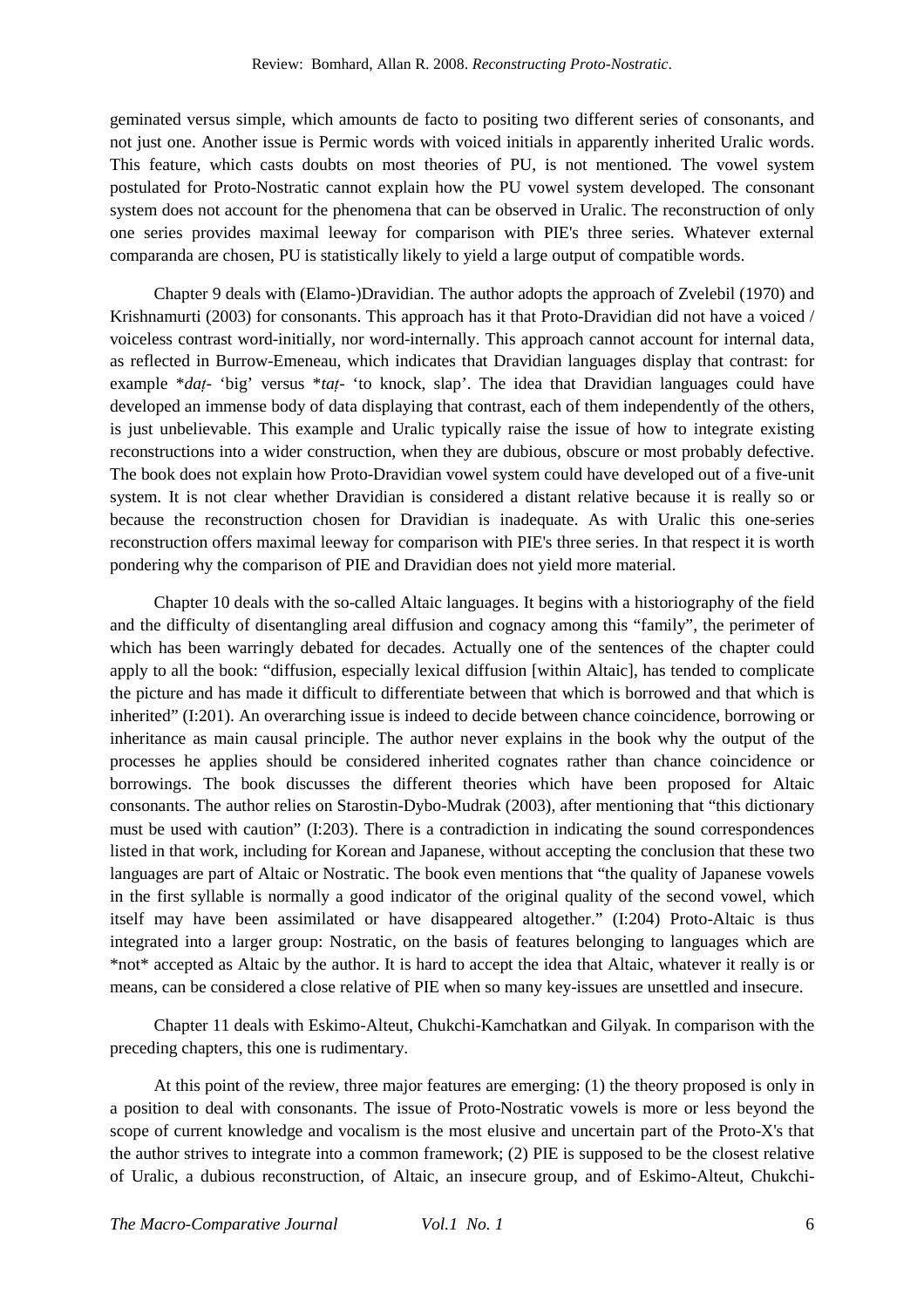Kamchatkan and Gilyak, which are hardly dealt with; (3) Proto-Afrasian and Proto-Kartvelian which have the highest number of series and consonants and therefore offer the lowest probability for matches by chance coincidence are considered to be the most "distant" relatives of PIE. It is unclear if "distance" measures objective genetic reality or subjective difficulties in finding comparative output.

Chapter 12 deals with the phonological system and root theory proposed for Proto-Nostratic. It begins with the sentence: "Proto-Nostratic had a rich system of stops and affricates. Each stop and affricate series was characterized by the three-way contrast (1) voiceless (aspirated), (2) voiced, and (3) glottalized. The aspiration of series (1) was phonemically non-distinctive." (I:213). This sentence is a bundle of issues. It means that the "original" system would have had 31 stops and affricates, 9 fricatives, 2 glides, 8 nasals and liquids: that is to say 50 consonants. In comparison PIE would have had 22(+1?) consonants (I:59), Kartvelian 36(+1?) (I:142), Afrasian 39(+2?) (I:150), Uralic 22 (I:178), Dravidian 16(+1?) (I:188), Altaic 23 (I:203), Eskimo 15 (I:209), Chukchi-Kamchatkan 16 (I:211), Gilyak 33 (I:212). If that system were accepted this would mean that Proto-Nostratic was about two or three times more differentiated phonologically than any of the daughter-languages and that a colossal loss - in fact a collapse - of phonological contrasts, that can be calculated to stand between 50 to 70%, happened without serious disruption in the ability of the daughter-languages to permit communication. That premise is clearly not acceptable. This suggests that a reasonable system for Proto-Nostratic should have about 25 phonemes, which is roughly the average number, or fewer, if possible, assuming that contrasts which do not appear to be solidly evidenced (cf. voice) can be eliminated as innovations. As regards vowels the book has it that "the following vowels may be reconstructed for Proto-Nostratic: \*a, \*e, \*i, \*o, and \*u. At least some of these vowels must have been subject to considerable subphonemic variation in the Nostratic parent language." (I:214) This "considerable subphonemic variation" is a fallacy: it means that there was no phonemic contrast between those "vowels" and that the inventory can and therefore must be reduced. In addition the theory tries to surreptitiously sell one more "phoneme / grapheme"  $\langle \gg \rangle$ , supposedly "higher variants [of the central low vowel \*a]" (I.214). The following sentences raise considerable theoretical problems: "The high front and back vowels \*i and \*u, in particular, may be assumed to have had lowered variants (indicated in the Proto-Nostratic reconstructions as \*e and \*o respectively), [...] To complicate matters, \*e and \*o must also have existed as independent vocalic elements." (I.214) A sound is either a (distinctive) phoneme or not. Phonology is not a kind of awale game applied to phonological features. The conclusion is that the proto-system proposed for Proto-Nostratic is not acceptable for either consonants or vowels, as it is much too rich in both cases. The ambiguity between graphemes used to note allophones or subphonemic entities and real distinctive phonemes is a kind of conjuring trick which undermines the claim that the book applies the comparative method.

Chapter 12 is very synthetic and little argumented so that it sounds like a list of postulations, which in some cases conflict with preceding chapters and in some other cases cannot be easily plugged on the descriptions of local families. The descriptive and logical connections between what Proto-Nostratic is supposed to be and what each local family is supposed to be on its own is not apparent and traceable. A striking claim is: "The Proto-Nostratic vowels were, for the most part, preserved in initial syllables in Uralic, Dravidian, and Altaic. They appear to have been originally preserved in Proto-Afrasian as well." (I:214) This can be compared with previous statements: (1) about Uralic: "there are still many uncertainties regarding the reconstruction of the Proto-Uralic vowels" (I:179), "due to the uncertainties surrounding the reconstruction of vowels in Uralic, only consonants are presented in the following tables." (I:181); (2) about Altaic: "the quality of Japanese vowels in the first syllable is normally a good indicator of the original [Proto-Altaic] quality of the second vowel, which itself may have been assimilated or have disappeared altogether." (I:204); "the vowel correspondences [of Altaic]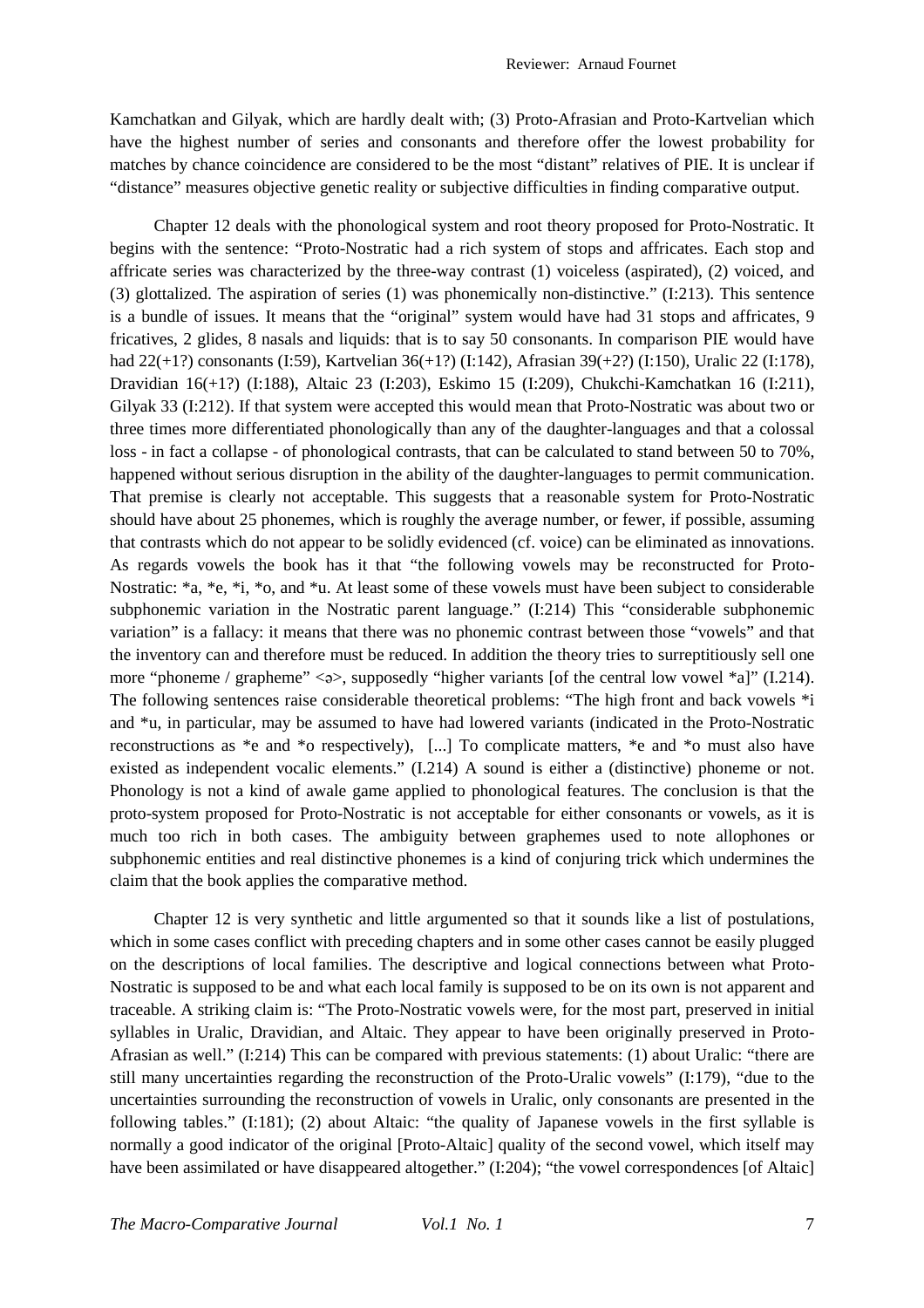are extremely complicated — for details on the vowels, cf. Starostin-Dybo-Mudrak (2003: 90-134)"  $(1:207)$ ;  $(3)$  on Afrasian: "it must be cautioned that much work still needs to be done here"  $(1:172)$ , "the Proto-Afrasian vowels were subject to ablaut alternations that cannot be precisely defined at the present time." (I:173) In other words Proto-Nostratic "vowels" appear to be best preserved where the darkest obscurity about them prevails. This situation can be compared with the last sentence of this paragraph dealing with Proto-Nostratic vowels: "The inherited vowel system underwent a thorough restructuring in both Proto-Indo-European and Proto-Kartvelian as a result of a complicated series of changes initiated by the phonemicization of a strong stress accent in the early prehistory of these branches. These developments diminish the importance of Kartvelian and Indo-European for ascertaining the Proto-Nostratic vowel system." (I:214) In other words the testimony of the most reliable reconstructions currently available is dismissed and this "complicated" series of changes is not explained nor described. The reconstructions of Kartvelian and Indo-European and the theory of Proto-Nostratic proposed for the vowels are concretely in a situation of systemic dislocation. There is doubtless a major problem in the theory here.

The next part of Chapter 12 deals with the root-structure and part-of-speech theory proposed for Proto-Nostratic: "On the basis of the evidence of Proto-Indo-European, Proto-Kartvelian, Proto-Afrasian, Proto-Dravidian, and Proto-Altaic, it may be assumed that there were three fundamental stem types: (A) verbal stems, (B) nominal and adjectival stems, and (C) pronominal and indeclinable stems. Some stems were exclusively nominal. In the majority of cases, however, both verbal stems and nominal stems could be built from the same root." (I:215-216). The reasons why or how Uralic came to an undifferentiated situation for verbal or nominal stems is not explained.

Another issue is the difference between stem and root. The reader has to wait until (I:418) to see a definition: "A root may be defined as the base form of a word. It carries the basic meaning, and it cannot be further analyzed without loss of identity [...]. A stem, on the other hand, may be defined as an inflectional base. A stem may or may not be coequal with a root." This rather cryptic definition can be compared with other statements in the book. It would appear from a number of reasonings that a stem is a stable segmental morpheme comprising a skeleton of consonants, called *root*, plus a given set of vowel(s), referred to as *ablaut*: "different root vowels are sometimes posited by them for two (or more) stems, all of which are clearly variants of the same root." (I:391) Besides §17.3 about Ablaut asserts that "an analysis of the Afrasian (and, to a lesser extent, Dravidian) data seems to indicate that there was an alternation between the vowels \*a, \*i, and \*u in Proto-Nostratic roots" (I:391).

Chapter 13 deals with the presumed homeland and dispersal of Nostratic languages. It begins with the following words: "Here, we run into potentially serious problems, for we must turn to other disciplines such as archeology." (I:221) Linguistic issues are indeed enough of a huge problem to deal with in the first place. This chapter is a digest of numerous books and theses dealing with the homeland theories of each individual family. It first discusses the two main theories about PIE: Anatolia or South-(Eastern) Russia as homeland. The author favors the latter location: "Johanna Nichols (1997) has argued that the earliest Indo-European speech community ("Pre-Indo-European") was located in Central Asia. She proposes that Pre-Indo-European spread westward across the steppes, eventually arriving on the northeastern shores of the Black Sea (Nichols 1997:135). I support this scenario. I would place the Pre-Indo-Europeans in Central Asia at about 7,000 BCE, and I would date the initial arrival of the Pre-Indo-Europeans in the vicinity of the Black Sea at about 5,000 BCE this is somewhat earlier than the date Nichols assigns." (I:224) The author's scenario looks like accepting the location of one theory and the higher dating of the other theory, which remains unexplained. He then proceeds to discuss possible lexical traces of contact between Caucasic Circassian and (P)IE. The next paragraph is about Proto-Afrasian: "According to Militarëv, the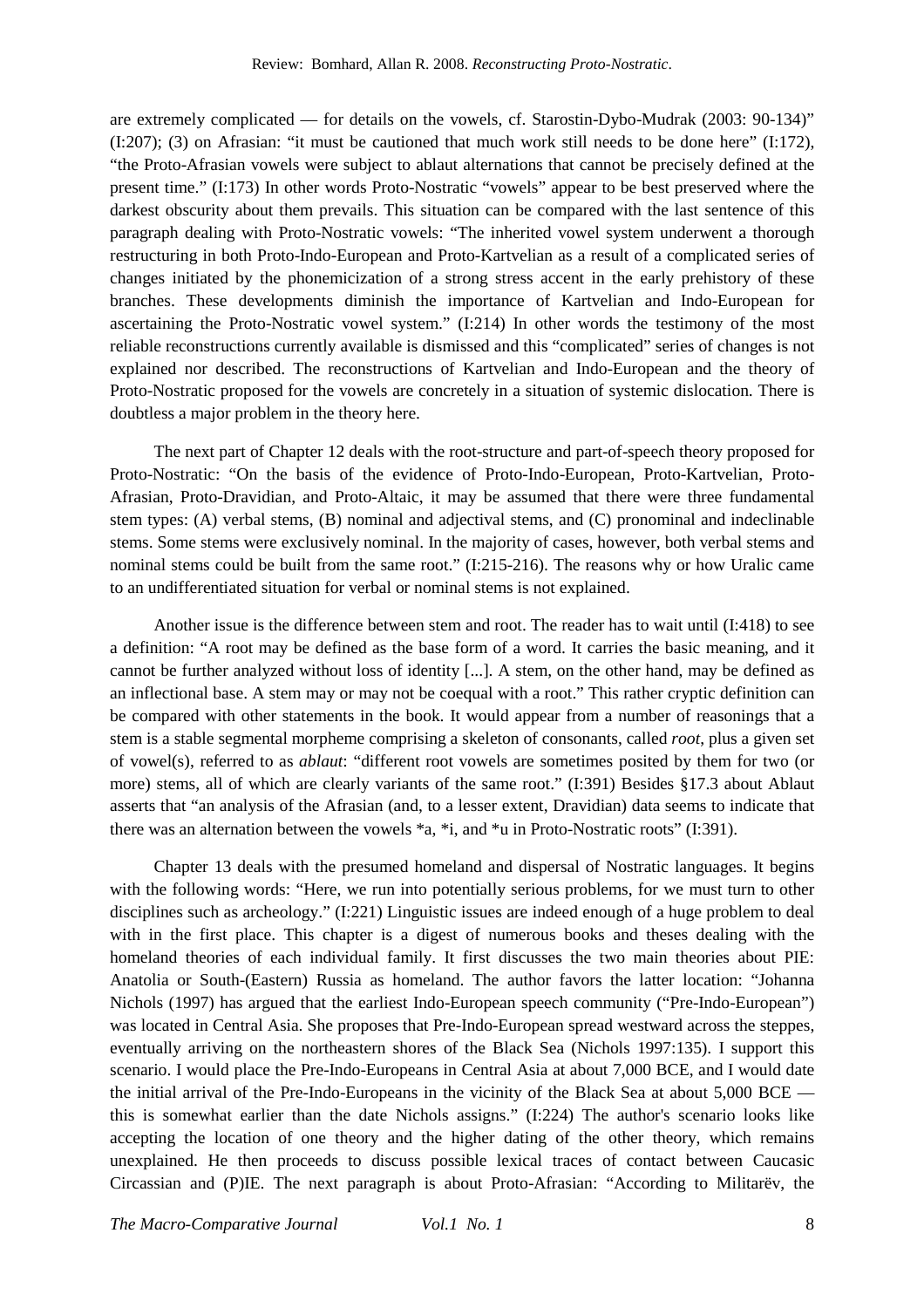Reviewer: Arnaud Fournet

original Afrasian homeland was in the Middle East and the Arabian peninsula [...] In my opinion, Militarëv's proposals have great merit." (I:226) The next family is Kartvelian: "Proto-Kartvelian must have been roughly contemporaneous with Proto-Indo-European, which would imply a slightly earlier date. Therefore, I very hesitatingly suggest a date of around 5,000 BCE for Proto-Kartvelian. It is certain, at the very least, that Kartvelians were in their current location by that date." (I:229) Next is Uralic: "There is general agreement about the homeland of Uralic — Décsy (1990:9), for example, places the Uralic proto-language "in the Forest-Zone-Steppe-Border (mainly north of it) between the Volga Bend in Eastern Russia and the Ob River in Western Siberia" (I:230) Then Elamo-Dravidian: "the Elamo-Dravidian homeland may be placed roughly in western and central modern-day Iran at about 8,000 BCE. Elamo-Dravidian gradually spread eastward covering all of the Iranian plateau and extending into modern-day Pakistan and northwestern India. There was then an east-west split." (I:232) The "homeland(s)" of the other families and subgroup seem to be even more elusive. However interesting and learned these issues may be, the central problem is that they remain undiscussed and unsupported assertions. Pages (I:243-252) are maps of the scenario of split and expansion proposed by the author. It remains to be explained what Caucasic, which is not supposed to be Nostratic, is doing right in the middle of Nostratic languages.

Chapter 14 deals with Etruscan, and its closest sister-languages: Raetic and Lemnian. The author's approach is stated (p. 260): "In my opinion, Adrados and Woudhuizen have indeed shown that Etruscan is related in some way to Indo-European, but not as a daughter language — this differs from my previous position on this matter." The chapter amounts to a rather superficial introduction. No clear distinction is made between potential loanwords and possibly inherited words. The comparisons do not add up to sound correspondences, which are not provided as a matter of fact. Even though some comparanda are suggestive and intriguing, much if not everything remains to be done. Etruscan had 4 vowels and 16 consonants (I:253), which can be compared against 5 vowels and 50 consonants in Proto-Nostratic as modelized by the author (I:213): -20% for vowels and -68% for consonants.

Chapter 15 deals with Sumerian, a language (?) or maybe several (?) that the author does not consider daughter-language(s) of Nostratic: "the evidence seems to indicate that Sumerian is not a Nostratic daughter language at all but that it is distantly related to Nostratic. However, there are also many problems that must still be solved regarding the exact nature of that relationship — we have only scratched the surface in this brief summary." (I:272) This conclusion might apply to more languages than just Sumerian.

The second part of the book is titled "Morphology" and addresses issues that can be broadly labeled "grammatical". It comprises four chapters: Chapter 16 is mainly a collection and classification of morphemes and forms taken for individual languages, Chapter 17 tries to show how these forms can be integrated into a unified grammatical or syntactical framework, Chapter 18 describes the trad. reconstructed grammar and morphology of PIE and Chapter 19 the author's hypotheses and theories for (deep) Pre-PIE stages. The introduction of Chapter 16 (I:273) states: "I shall not attempt a systematic reconstruction of Nostratic morphology here, but, rather, I shall merely present the evidence — a systematic reconstruction of Nostratic morphology will be attempted in the following chapter [17]." That section relies substantially on previous researches by Greenberg.

Chapter 16 deals with a number of morphemes and forms which are divided into the following groups and sections: "pronominal, anaphoric and deictic stems" (I:274), "dual and plural markers" (I:302), "relational markers" (I:314), derivational suffixes" (I:334), verbal "non-finite forms" (I:354), verbal "finite forms" (I:359), "negative/prohibitive particles" (I:369), "interrogative, relative and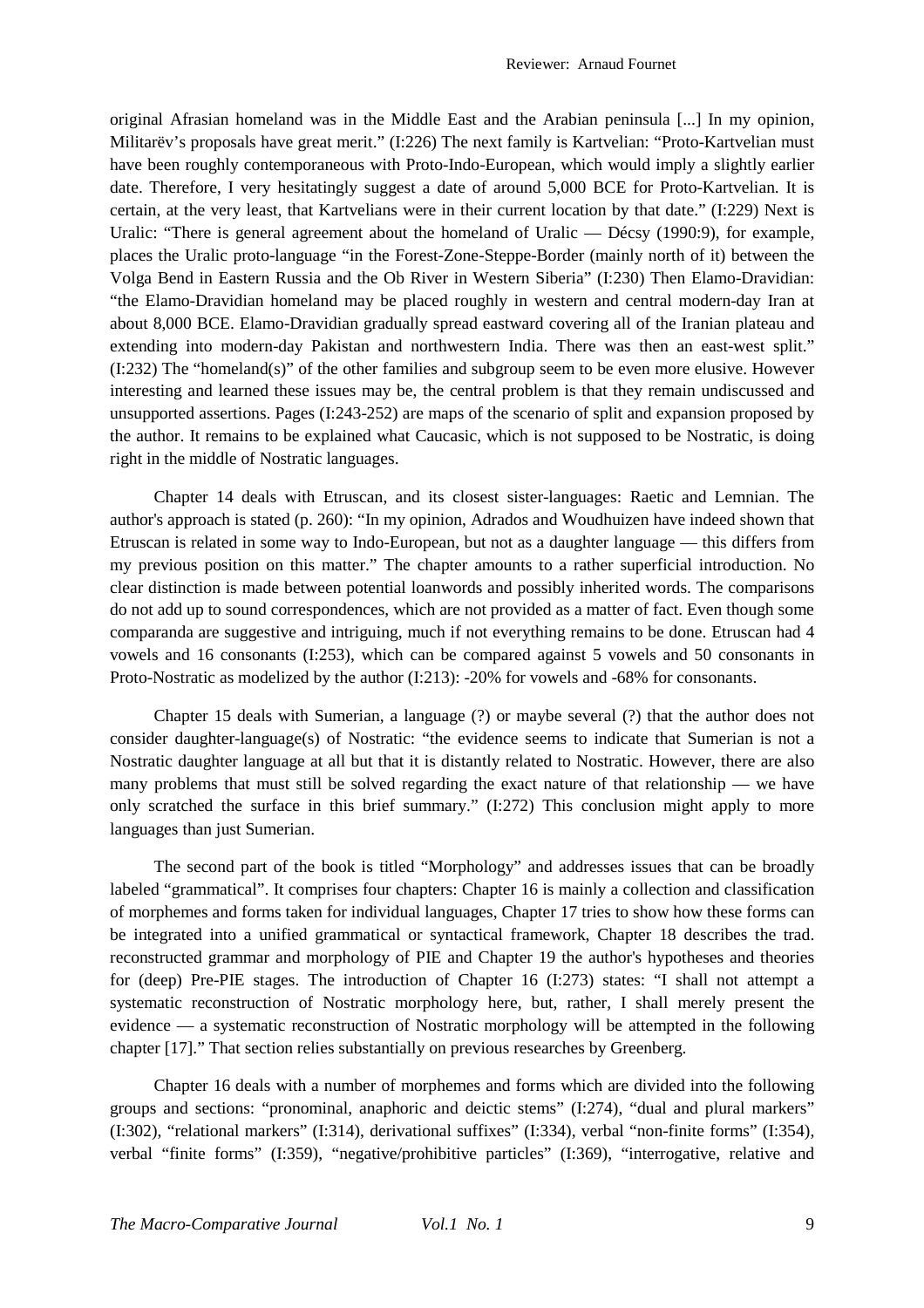indefinite stems" (I:373), "indeclinables" (I:383). The extensive material collected in Chapter 16 and more specifically in Section I raises a number of issues:

- 1. A first issue is that the items are free or bound forms, in the latter case most often suffixes. It would be interesting to understand why the "same" morpheme can be a free form, a prefix or a suffix. There is a descriptive and theoretical issue in that disregard of temporal linearity and syntagmatic insertion.
- 2. Another issue is that forms have the ability to be affixed to about any kind of stems. This property undermines the claim that there were originally different classes of stems.
- 3. The next issue is that the forms are presented in an extremely atomistic way with very few examples in each individual language. This situation makes it hard to understand if the comparanda really belong to the same classes of linguistic entities. It is difficult to figure out what the paradigms may look like in the individual languages. Some forms are debatable: for example Mordvin *vana-n* 'I see' listed as evidence of Uralic \*m. Nothing proves that -*n* is derivable from \*-m(V). This theory, however received it may be in Uralistics, conflicts with Moksha Mordvin *vana-m(e)* 'we see'. It could be taken as an example of  $*n$ . In addition the book states: "Proto-Uralic first person personal / possessive suffix \*-m(V)" (I:276) but provides no example to support the second functional use. Incidentally Moksha Mordvin has *kud-oze* 'my house' and *kud-ne* 'my houses' (Nom.), again with no trace of that \*-m(V) suffix. How does the theory account for the forms which do \*not\* enter its mold?
- 4. Another issue is that very often the real morphemes are longer than the hypothesized "protoform", which has to be extracted and clipped out of them. How does the theory account for the residual part? This pick-and-clip method tends to spiral naturally out of control: for example, why is "Semitic first person verb suffix: Akkadian -*ni*, Ugaritic -*n*, Hebrew -*nī*, Syriac -*n*, Arabic -*nī*, Geez -*nī*, etc." (I:281) an example of \*n but not of \*iy(a)? Why is Semitic \*naħnu 'we' (I:282) an example of \*n and not of \*H?
- 5. The method has the potential to "prove" that any given phoneme can stand for any given meaning. And it precisely happens: 5 forms are proposed for P1 (Sg or Pl): \*m, \*k, \*n, \*H and \*iya. One could hypothesize one more P1Sg "proto-form" on the basis of Moksha Mordvin *kudoze* 'my house', Hurrian *išaš* (erg.) 'I, me, P1Sg', North Caucasic \**zō*, (erg.) \**ʔez(V)*, (gen.) \**ʔiz(V)*, (obl.) \**zā-*, Yenissean \**ʔaʒ*, Burushaski \**aʒ* 'P1Sg'. Even though this "omnicomparative" example is probably absurd, how can we tell the reliable examples from the absurd ones without circularity?
- 6. These forms are conspicuously homophonous with most deictic proto-forms and \*n stands for P1 and P2, which suggests functional reinterpretations. This is alluded at in the book which cites Diakonoff 1988:70: "[t]he independent personal pronouns in the direct [absolute] case may be introduced by a special demonstrative element: Sem[itic] *'an*-, Eg[yptian] *jn*- and *nt*-, Berb[er] *n*-, *nt*-, Cush[itic] *an*, *a*-". (I:284) Cf. §16.12. B (I:290) as well which deals with PIE  $*H_1e-\tilde{g}(h)$ o-m 'P1Sg'. What looms out is that these "pronominal" proto-forms are fictitious and that only the deictic forms are correct.
- 7. The data are listed in the section to support the grammatical side of the theory but there are about never parallel sentences in the real languages which would substantiate the claim that the items look and function in the same grammatical way.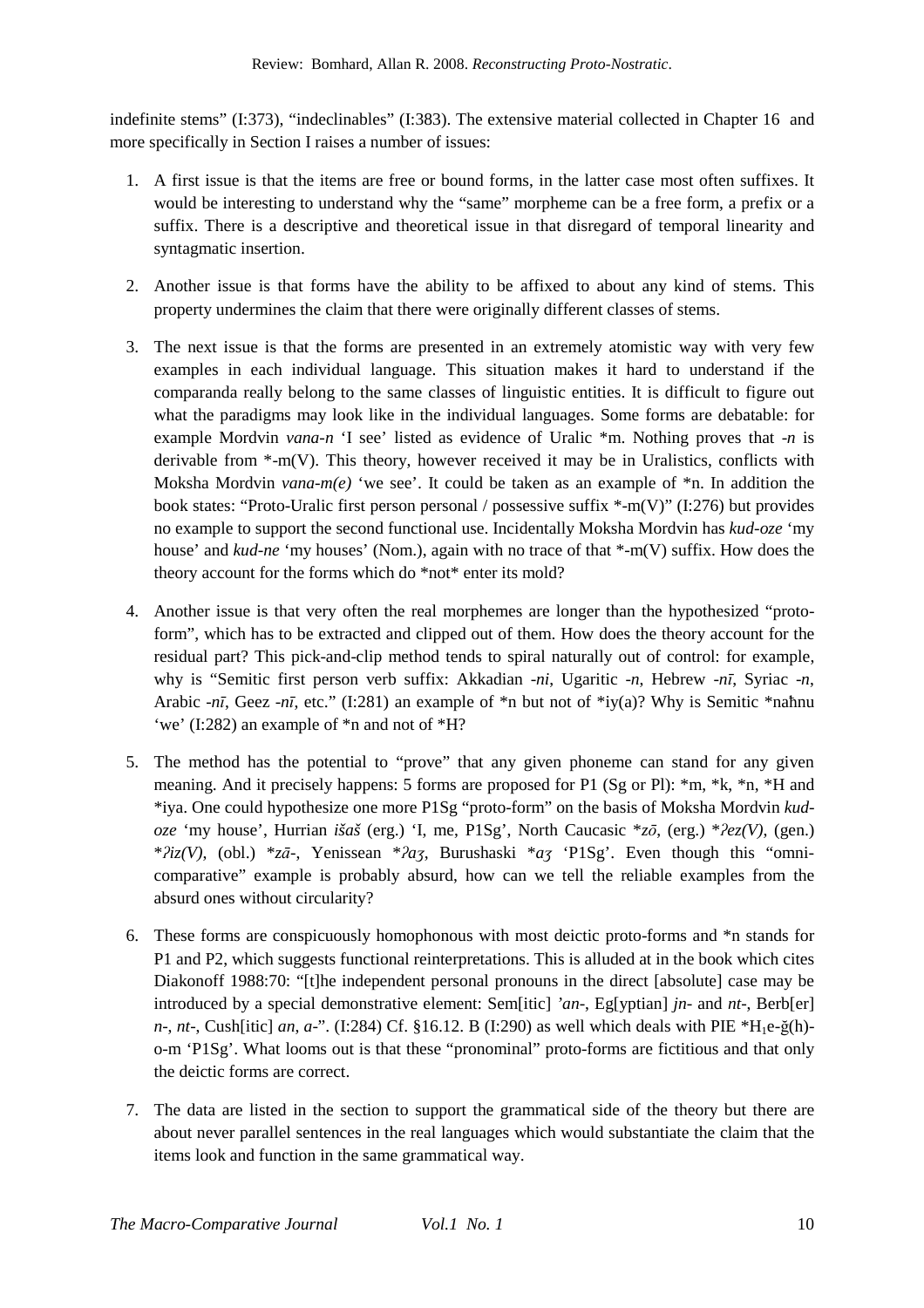Section II deals with possible Plural markers. The morpheme  $*k<sup>h</sup>i$  'dual' is scantily attested and this meaning conflicts with several languages: Etruscan *ki* 'three' for example. The forms proposed for Plural raise the issue of being used both for nouns and verbs. It would seem that \*t 'Plural' and \*r 'Collective' offer a reasonable level of solidity.

Section III deals with 'case-markers'. Several cases are distinguished but a minimal system opposing Absolute case  $*\mathcal{O}$  ~ Oblique case  $*\mathbb{n}$  seems reasonable, with subsequent refinements in each family. Local case-markers seem to originate in free forms specialized as case-markers: \*m, \*b, \*r, \*d. There are miscellaneous hitches: for example Erzya Mordvin *kudoń* (*kudo* 'house') is used to support both the Acc. \*ma and Gen. \*nu when the internal Mordvin reconstruction leans toward Gen. \*ni  $>$ n. In addition this form is cited as being "Mordvin" but is only Erzya.

Section IV deals with derivational devices. It begins with an ominous definition: "the cover term "nominalizer" is used for any suffix that is used to create nouns and adjectives [...] whether from verbs or nouns. Some of these forms are also listed under non-finite verb forms." (I:334) There is clearly a descriptive problem with that definition, which incidentally undermines the difference between nouns and verbs. This section is messy and needs to be entirely reworked. The same problem exists in Section V about non-finite verbal forms. Some forms are aberrant: the Uralic "gerund" supposedly \*nt (I:257). Mordvin, which is not cited, shows that these forms are local cases of the infinitive and therefore the comparison with PIE \*nt- makes no sense. In addition Finnish may have been influenced by neighboring IE languages.

Section VI deals with finite verbal forms. It begins with a supposedly Imperative \*-k which in my opinion is more adequately considered a form of P2Sg, as in Dolgopolsky 1984. The other items raise considerable problems.

Section VII deals with negative particles and Section VIII with interrogative, relative and indefinite pronouns, which are in fact lexical items. The material compiled is certainly worth considering and being actualized with examples and sentences. The last and very brief section IX deals with a handful of indeclinables. There is doubtless much more to say on such a topic, especially in relationship with deictics.

On the whole Chapter 16, misleadingly titled "Nostratic Morphology I: The Evidence", does not fulfill the promise of "a comprehensive treatment of Nostratic morphology" (I:XX). The most secure items are lexical. The retrieval of the old layer of deictics seems secure, which casts doubts on the supposedly "pronominal" items.

Chapter 17 presents the theory of Proto-Nostratic grammar proposed by the author. It can be divided into four parts:

- 1. The main hypothesis is that Pre-PIE or Proto-Nostratic was an active-type language. The author lists some ideas of Klimov (1977) and Nichols (1992). That active-type system seems to dissolve grammar into semantics. The semantic features of nouns and verbs seem to predetermine their syntactical combinability. This leads to a kind of aporia and breakdown of grammar.
- 2. It is affirmed that Adjectives did not exist as a separate class of words. It is unclear what supports such a strong claim about the "original" syntax.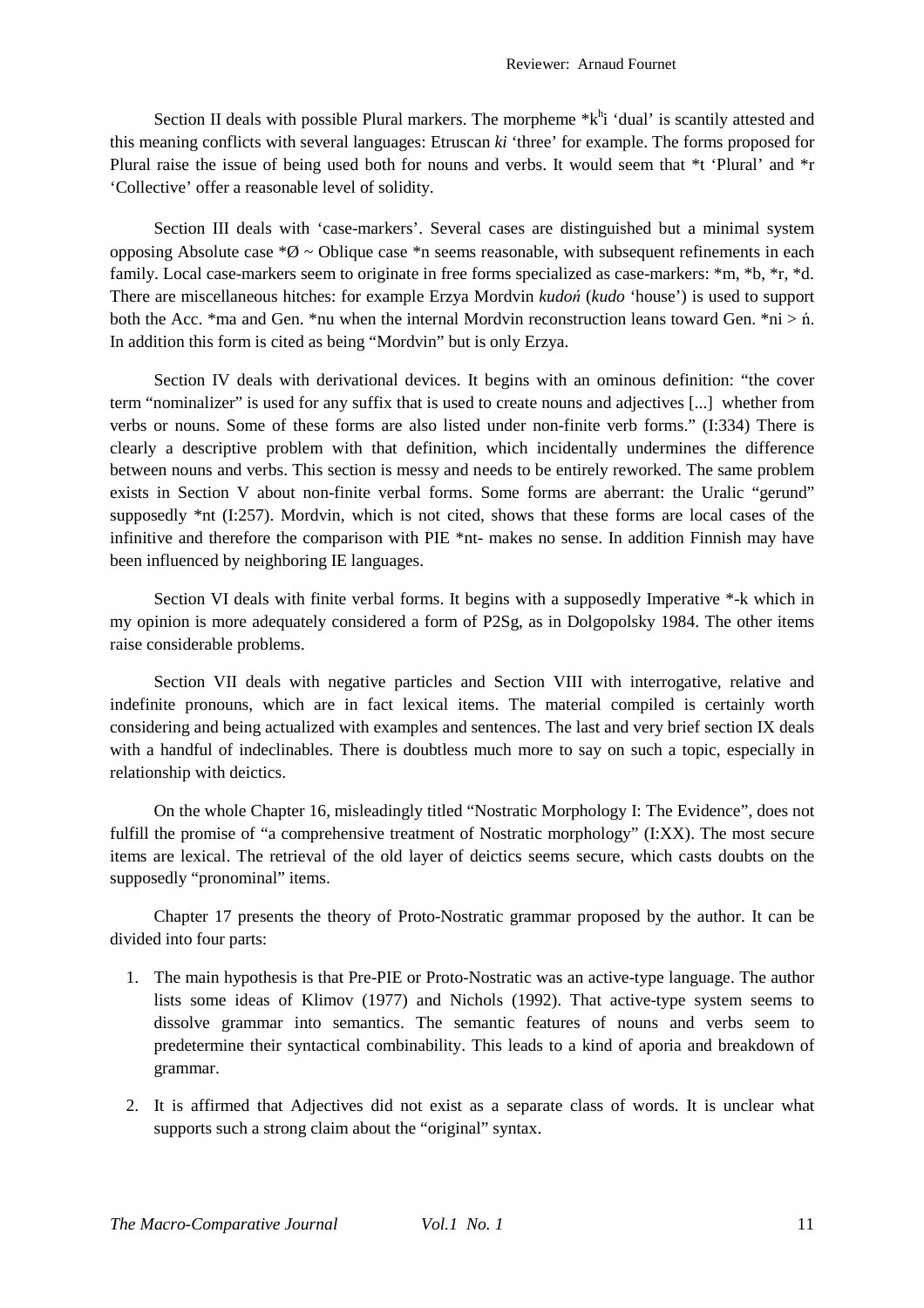- 3. The next short paragraph about ablaut asserts that "an analysis of the Afrasian (and, to a lesser extent, Dravidian) data seems to indicate that there was an alternation between the vowels \*a, \*i, and \*u in Proto-Nostratic roots and that that alternation had some sort of morphological or semantic significance." (I:391) This seems to disprove that Proto-Nostratic had five (phonemic) vowels.
- 4. The next part is about root patterning. In spite of a number of excerpts and some rare examples it looks like a list of abstract postulates rather than features clearly rooted in and inferrable from the daughter-languages. The same kind of assessment can be made about the next part about syntax and parts of speech.
- 5. The following sections are about nominal and verbal morphology. They are significantly more concrete and descriptive. On the whole the theory is undermined by the fact that the morphemes are taken from Chapter 16 and are not solidly established. The complex issues addressed in these sections could probably be considerably developed so as to become a treatise of comparative grammar. Generally speaking it is not really clear how the daughter-languages and the purported mother-tongue interconnect. Besides some "explanations" are tautological: "Ultimately, these possessive suffixes had a pronominal origin." (I:408)

Chapter 18 deals with the traditional approach of PIE morphology. To some extent it can be read as a digest and introduction to "orthodox" PIE, with interlinear comments by the author. On the whole the presentation is fairly conventional. The most debatable section is §18.7 about the issue of pitch or stress. Besides the author considers that the so-called \*s mobile was not an affix, following Burrow or Lehmann rather than Benveniste on this point. This choice has a bearing on the root patterning as it eliminates a potential prefix.

Chapter 19 deals with what may have existed before PIE. A conspicuous feature of "orthodox" PIE is that it is a kind of commencement with no "before PIE". It is therefore inevitable that a theory about the ancestor(s) of PIE would have to handle more than one stage. The author posits four stages: a very ancient stage called Pre-PIE, followed by three stages of PIE proper. For each stage the author lists a number of putative features that either appeared or were modified during that period. The last stage 'Disintegrating-PIE' about coincides with "orthodox" PIE as Anatolian languages are superficially taken into account as of now. The scenario relies heavily on the ideas of Lehmann (2002). In my opinion there are two major issues:

- 1. There is no clear traceability between the "original" Proto-Nostratic theory postulated in the book and the current reconstruction(s) of PIE.
- 2. Logically as PIE is supposed to be closer to "Eurasiatic" languages one would be expect that the sequence of stages would reflect the internal branching of Nostratic. For example, which stage do Uralic, a supposedly close relative, or Kartvelian, a supposedly more distant relative, originate in? This is actually not explained and it is not clear whether this would be possible.

In other words, even though the sequence of stages has a theoretical coherence, the problem is more that from a strictly comparative point of view it does not clearly interconnect PIE and Proto-Nostratic as hypothesized in the book and that from a macro-comparative point of view the internal structure of the family and the sequence of stages between PIE and its ancestor(s) as described and hypothesized in the book do not have a visible coherence. The concluding remarks of the author are indeed astounding: "This analysis has relied almost exclusively on Indo-European data with only passing reference to what is found in cognate Nostratic languages. The picture that emerges is rather